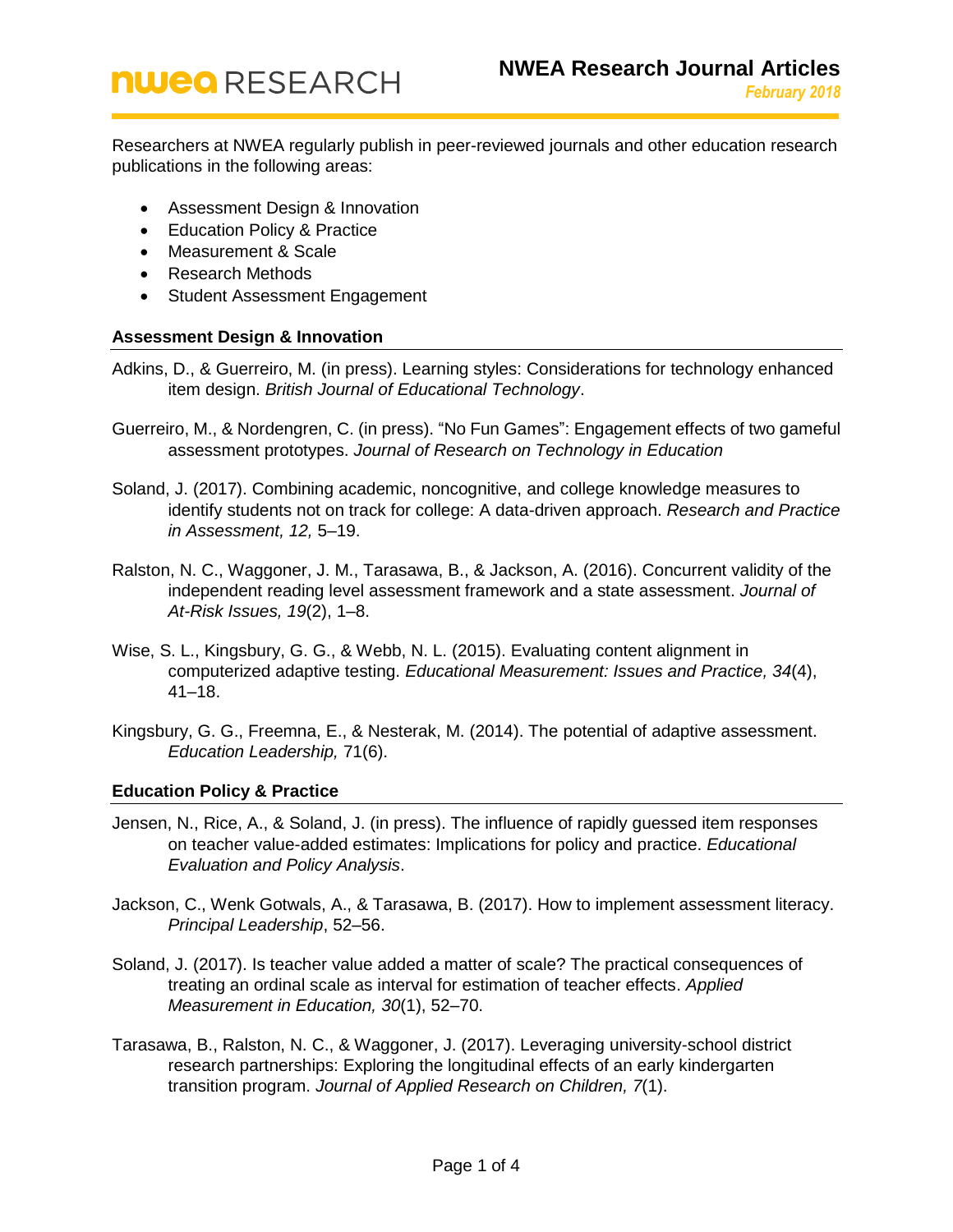- Ralston, N., Tarasawa, B., Waggoner, J., Smith, R., & Naegele, Z. (2016). Developing practitioner-scholars though university-school district research partnerships: Multiple perspectives on collaborative research. *Journal of Public Scholarship in Higher Education, 6*, 94–107.
- Jensen, N. (2015). [Get it right: Common sense on the common core](https://learningfirst.org/blog/get-it-right-podcasts-nate-jensen) [Audio podcasts] Learning First Alliance.
- Soland, J. (2015). Is Moneyball the next big thing in education? *Phi Delta Kappan, 96*(4), 64–67.
- Tarasawa, B., & Waggoner, J. (2015). Increasing parental involvement of English language learner families: What the research says. *Journal of Children and Poverty, 21*(2), 129– 134.
- Cronin, J., & Jensen, C. (2014). The phantom collapse of student achievement in New York. *Phi Delta Kappan, 96*(2), 60–66.
- Hegedus, A. (2014). Making teacher goal setting more powerful. *TASA INSIGHT Magazine, 29*(1), 23–27.
- Yeagley, R. (2014). Understanding academic growth models. *National Association of Elementary School Principals (NAESP) Principal Magazine,* 30–34.
- Cronin, J. (2013). Are you using data ethically? *Principal Leadership.*
- Dahlin, M., & Cronin, J. (2013). Developing more meaningful definitions of college readiness. *TASA INSIGHT Magazine, 28*(4), 13–15.
- Hegedus, A. (2013). Moving from data to making a difference. *TASA INSIGHT Magazine, 28*(2), 17–21.
- Jensen, N., Cronin, J., & Hegedus, A. (2013). Using test scores for teacher evaluation: Why caution is necessary. *TASA INSIGHT Magazine, 28*(1), 15–17.

## <span id="page-1-0"></span>**Measurement & Scale**

- Bo, Y. E., Budescu, D. V., Lewis, C., Tetlock, P. E., & Mellers, B. (2017). An IRT forecasting model: Linking proper scoring rules to item response theory. *Judgment and Decision Making, 12*(2), 90–103.
- Hauser, C., Thum, Y. M., He, W., & Ma, L. (2015). Using a model of analysts' judgments to augment an item calibration process. *Educational and Psychological Measurement*, *75*(5), 826–849.
- He, W., & Reckase, M. D. (2014). Item pool design for an operational variable-length computerized adaptive test. *Educational and Psychological Measurement, 74*(3), 473– 494.
- He, W., & Wolfe, E. W. (2012). Treatment of not-administered items on individually administered intelligence tests. *Educational and Psychological Measurement, 72*(5), 808–826.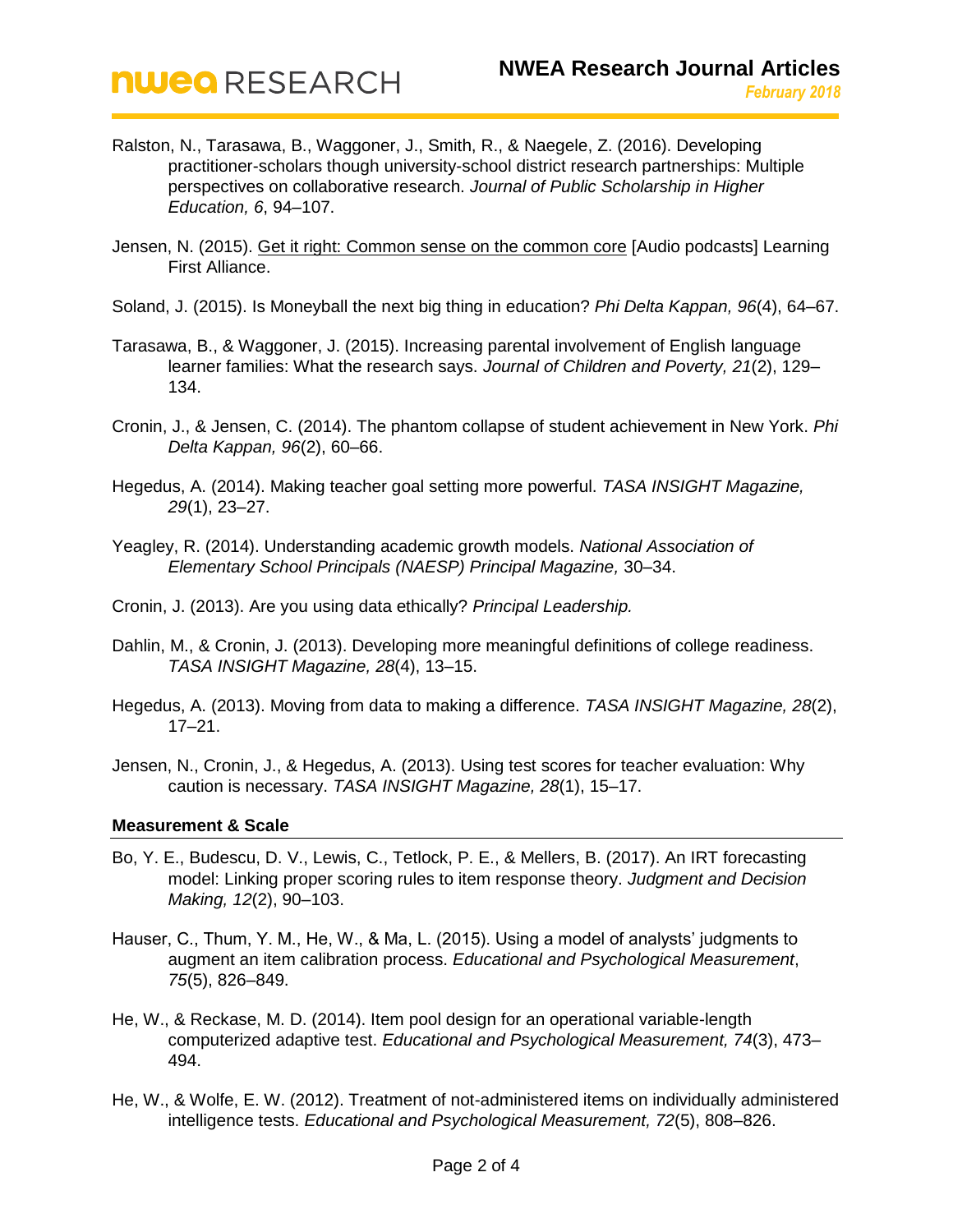- He, W., Diao, Q., & Hauser, C. (2013). A comparison of four item-selection methods for severely constrained CATs. *Educational and Psychological Measurement, 74*(4), 677–696.
- Jiao, H., Wang, S., & He, W. (2013). Estimation methods for one-parameter testlet models. *Journal of Educational Measurement, 50*(2), 186–203.
- Setzer, J. C., Wise, S. L., van den Heuvel, J. R., & Ling, G. (2013). An investigation of examinee test-taking effort on a large-scale assessment. *Applied Measurement in Education, 26*(1), 34–49.
- Wang, S., McCall, M., Hong, J., & Harris, G. (2013). Construct validity and measurement invariance of computerized adaptive testing: Application to Measures of Academic Progress (MAP) using confirmatory factor analysis. *Journal of Educational and Developmental Psychology, 3*(1), 88–100.
- He, W., & Wolfe, E. W. (2010). Item equivalence in English and Chinese translation of a cognitive development test for preschoolers. *International Journal of Testing, 10*(1), 80– 94.

## <span id="page-2-0"></span>**Research Methods**

- Thum, Y. M. (2015). The effective use of student and school descriptive indicators of learning progress: From the conditional growth index to the learning productivity measurement system. In R. Lissitz & H. Jiao (Eds.), *Value added modeling and growth modeling with particular application to teacher and school effectiveness* (pp. 237–269). Charlotte, NC: Information Age Publishing, Inc.
- Xiang, Y., & Tarasawa, B. (2015). Propensity score stratification using multilevel models to examine charter school achievement effects. *Journal of School Choice, 9*(2), 179–196*.*
- Wang, A. H., Walters, A. M., & Thum, Y. M. (2013). Identifying highly effective urban schools: Comparing two measures of school success. *International Journal of Educational Management, 27*(5), 517–540.
- Wang, S., Jiao, H., & Zhang, L. (2013). Validation of longitudinal achievement constructs of vertically scaled computerised adaptive tests: A multiple-indicator, latent-growth modelling approach. *International Journal of Quantitative Research in Education, 1*(4), 383–407.
- Youngs, P., Frank, K. A., Thum, Y. M., & Low, M. (2012). The motivation of teachers to produce human capital and conform to their social contexts. In T. Smith, L. Desimone, & A. Porter (Eds.), *Organization and effectiveness of induction programs for new teachers* (pp. 248– 272). Malden, Ma: Blackwell Publishing.

## <span id="page-2-1"></span>**Student Assessment Engagement**

Soland, J. (in press). Are achievement gap estimates biased by differential student test effort? Putting an important policy metric to the test. *Teachers College Record.*